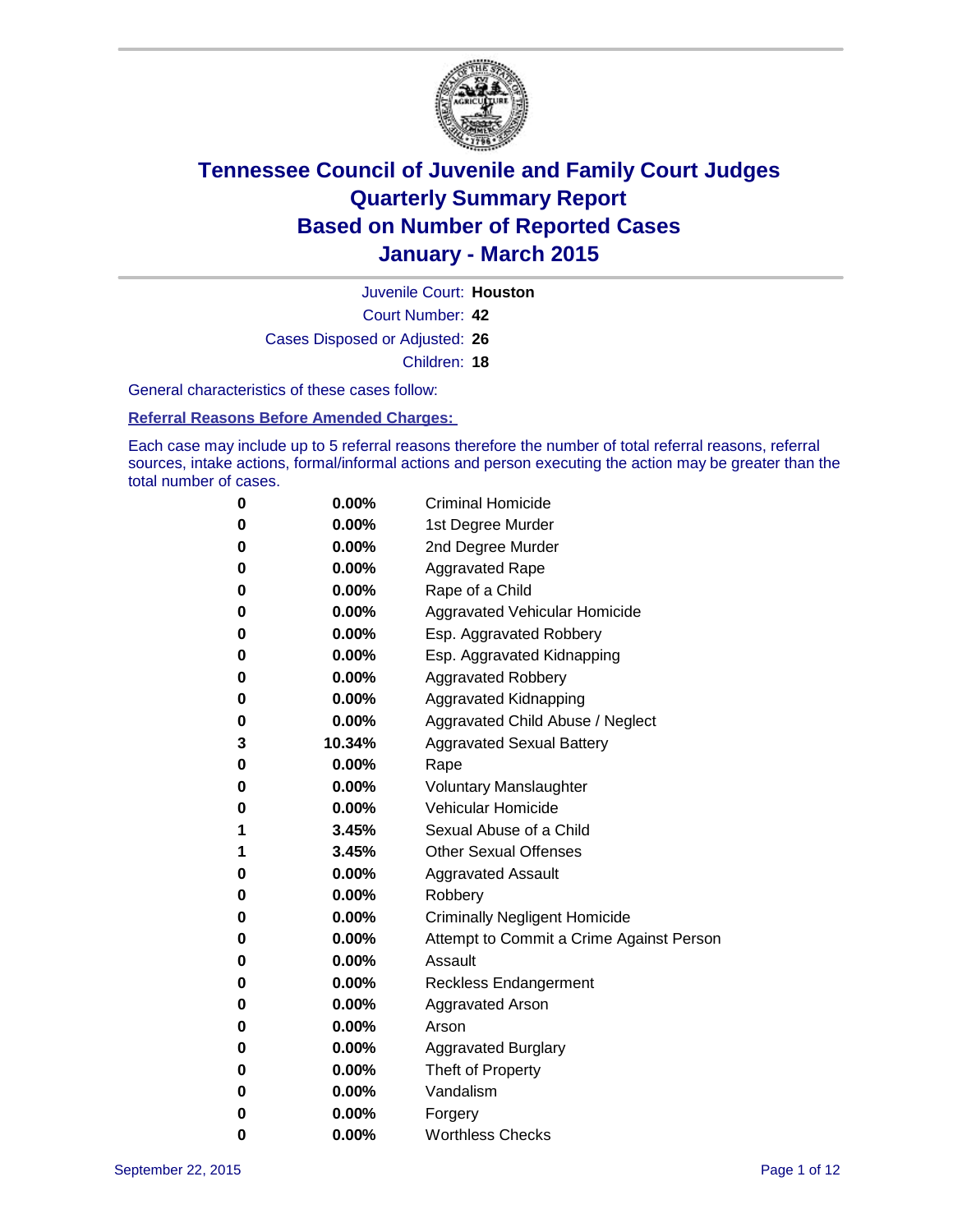

Juvenile Court: **Houston**

Court Number: **42**

Cases Disposed or Adjusted: **26**

Children: **18**

#### **Referral Reasons Before Amended Charges:**

Each case may include up to 5 referral reasons therefore the number of total referral reasons, referral sources, intake actions, formal/informal actions and person executing the action may be greater than the total number of cases.

| 0 | 0.00%  | Illegal Possession / Fraudulent Use of Credit / Debit Cards |
|---|--------|-------------------------------------------------------------|
| 0 | 0.00%  | <b>Burglary</b>                                             |
| 0 | 0.00%  | Unauthorized Use of a Vehicle                               |
| 0 | 0.00%  | <b>Cruelty to Animals</b>                                   |
| 0 | 0.00%  | Sale of Controlled Substances                               |
| 0 | 0.00%  | <b>Other Drug Offenses</b>                                  |
| 0 | 0.00%  | <b>Possession of Controlled Substances</b>                  |
| 0 | 0.00%  | <b>Criminal Attempt</b>                                     |
| 0 | 0.00%  | Carrying Weapons on School Property                         |
| 0 | 0.00%  | Unlawful Carrying / Possession of a Weapon                  |
| 0 | 0.00%  | <b>Evading Arrest</b>                                       |
| 0 | 0.00%  | Escape                                                      |
| 0 | 0.00%  | Driving Under Influence (DUI)                               |
| 1 | 3.45%  | Possession / Consumption of Alcohol                         |
| 0 | 0.00%  | Resisting Stop, Frisk, Halt, Arrest or Search               |
| 0 | 0.00%  | <b>Aggravated Criminal Trespass</b>                         |
| 5 | 17.24% | Harassment                                                  |
| 0 | 0.00%  | Failure to Appear                                           |
| 0 | 0.00%  | Filing a False Police Report                                |
| 1 | 3.45%  | Criminal Impersonation                                      |
| 1 | 3.45%  | <b>Disorderly Conduct</b>                                   |
| 0 | 0.00%  | <b>Criminal Trespass</b>                                    |
| 0 | 0.00%  | <b>Public Intoxication</b>                                  |
| 0 | 0.00%  | Gambling                                                    |
| 3 | 10.34% | Traffic                                                     |
| 0 | 0.00%  | <b>Local Ordinances</b>                                     |
| 1 | 3.45%  | Violation of Wildlife Regulations                           |
| 0 | 0.00%  | Contempt of Court                                           |
| 0 | 0.00%  | Violation of Probation                                      |
| 0 | 0.00%  | Violation of Aftercare                                      |
| 1 | 3.45%  | <b>Unruly Behavior</b>                                      |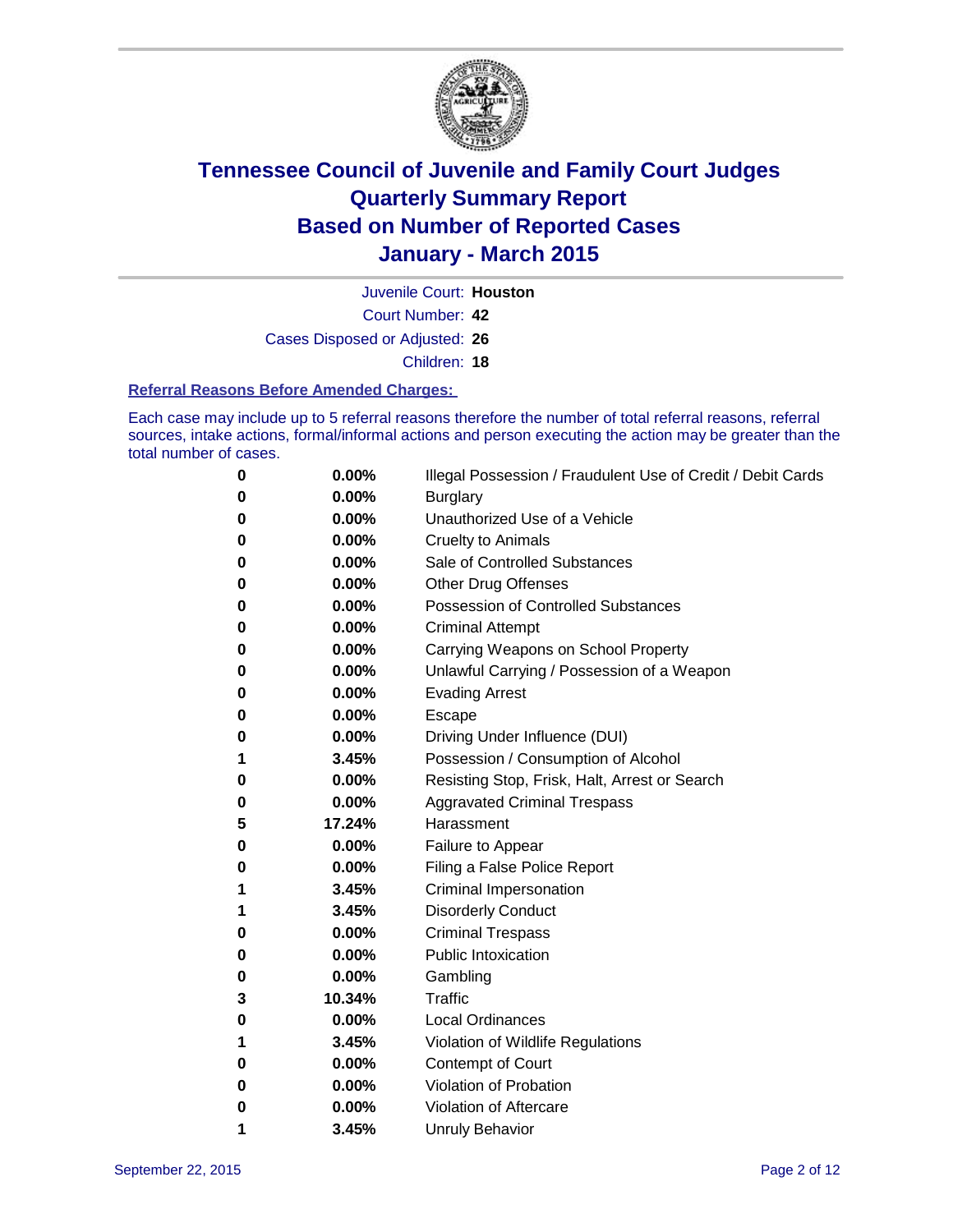

Court Number: **42** Juvenile Court: **Houston** Cases Disposed or Adjusted: **26** Children: **18**

#### **Referral Reasons Before Amended Charges:**

Each case may include up to 5 referral reasons therefore the number of total referral reasons, referral sources, intake actions, formal/informal actions and person executing the action may be greater than the total number of cases.

|    | 3.45%    | Truancy                                |
|----|----------|----------------------------------------|
| 0  | 0.00%    | In-State Runaway                       |
| 0  | 0.00%    | Out-of-State Runaway                   |
| 0  | 0.00%    | Possession of Tobacco Products         |
|    | 3.45%    | Violation of a Valid Court Order       |
| 0  | 0.00%    | <b>Violation of Curfew</b>             |
| 0  | 0.00%    | Sexually Abused Child                  |
| 0  | 0.00%    | <b>Physically Abused Child</b>         |
| 0  | 0.00%    | Dependency / Neglect                   |
| 0  | 0.00%    | <b>Termination of Parental Rights</b>  |
| 0  | $0.00\%$ | <b>Violation of Pretrial Diversion</b> |
| 0  | 0.00%    | Violation of Informal Adjustment       |
| 0  | 0.00%    | <b>Judicial Review</b>                 |
| 9  | 31.03%   | <b>Administrative Review</b>           |
| 0  | $0.00\%$ | <b>Foster Care Review</b>              |
| 0  | 0.00%    | Custody                                |
| 0  | 0.00%    | Visitation                             |
| 0  | 0.00%    | Paternity / Legitimation               |
| 0  | 0.00%    | <b>Child Support</b>                   |
| 0  | 0.00%    | <b>Request for Medical Treatment</b>   |
| 0  | 0.00%    | <b>Consent to Marry</b>                |
| 0  | 0.00%    | Other                                  |
| 29 | 100.00%  | <b>Total Referrals</b>                 |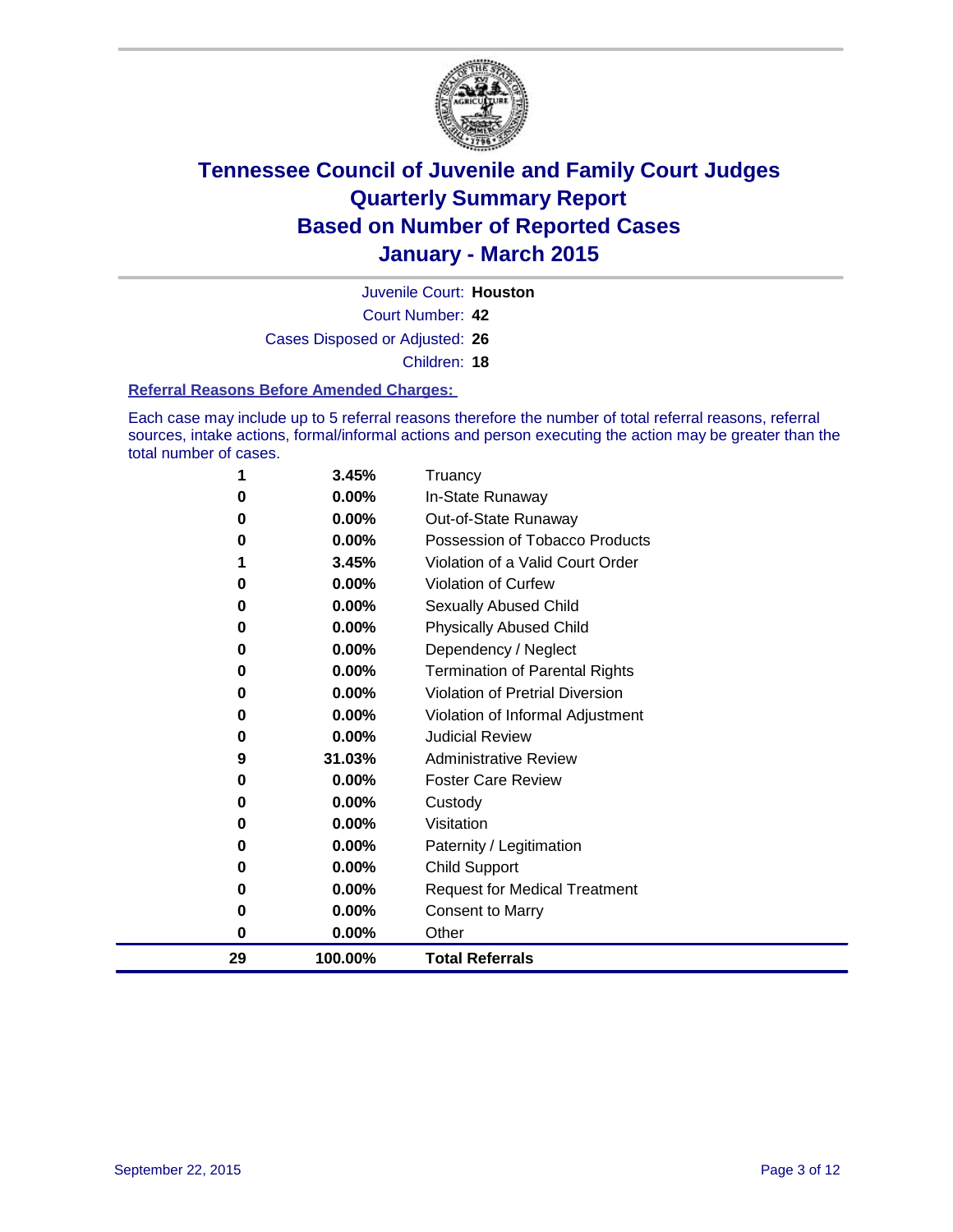

|                            | Juvenile Court: Houston        |                 |
|----------------------------|--------------------------------|-----------------|
|                            | Court Number: 42               |                 |
|                            | Cases Disposed or Adjusted: 26 |                 |
|                            | Children: 18                   |                 |
| <b>Referral Sources: 1</b> |                                |                 |
| 17                         | 58.62%                         | Law Enforcement |

| 29           | 100.00%  | <b>Total Referral Sources</b>     |
|--------------|----------|-----------------------------------|
| 0            | $0.00\%$ | Other                             |
| 0            | $0.00\%$ | Unknown                           |
| 0            | $0.00\%$ | Hospital                          |
|              | 3.45%    | Child & Parent                    |
| 0            | $0.00\%$ | Victim                            |
| 0            | $0.00\%$ | <b>Other Court</b>                |
| 0            | $0.00\%$ | Social Agency                     |
| $\mathbf{2}$ | 6.90%    | <b>Court Staff</b>                |
| 0            | $0.00\%$ | <b>District Attorney's Office</b> |
| 0            | $0.00\%$ | <b>Other State Department</b>     |
| 8            | 27.59%   | <b>DCS</b>                        |
| 0            | 0.00%    | <b>CSA</b>                        |
|              | 3.45%    | School                            |
| 0            | $0.00\%$ | Self                              |
| 0            | 0.00%    | Relatives                         |
| 0            | $0.00\%$ | Parents                           |
| 17           | 58.62%   | Law Enforcement                   |

### **Age of Child at Referral: 2**

| 18           | 100.00%  | <b>Total Child Count</b> |
|--------------|----------|--------------------------|
| 0            | $0.00\%$ | Unknown                  |
| 0            | $0.00\%$ | Ages 19 and Over         |
| 9            | 50.00%   | Ages 17 through 18       |
| 6            | 33.33%   | Ages 15 through 16       |
| 1            | 5.56%    | Ages 13 through 14       |
| $\mathbf{2}$ | 11.11%   | Ages 11 through 12       |
| 0            | $0.00\%$ | Ages 10 and Under        |

<sup>1</sup> If different than number of Referral Reasons (29), verify accuracy of your court's data.

One child could be counted in multiple categories, verify accuracy of your court's data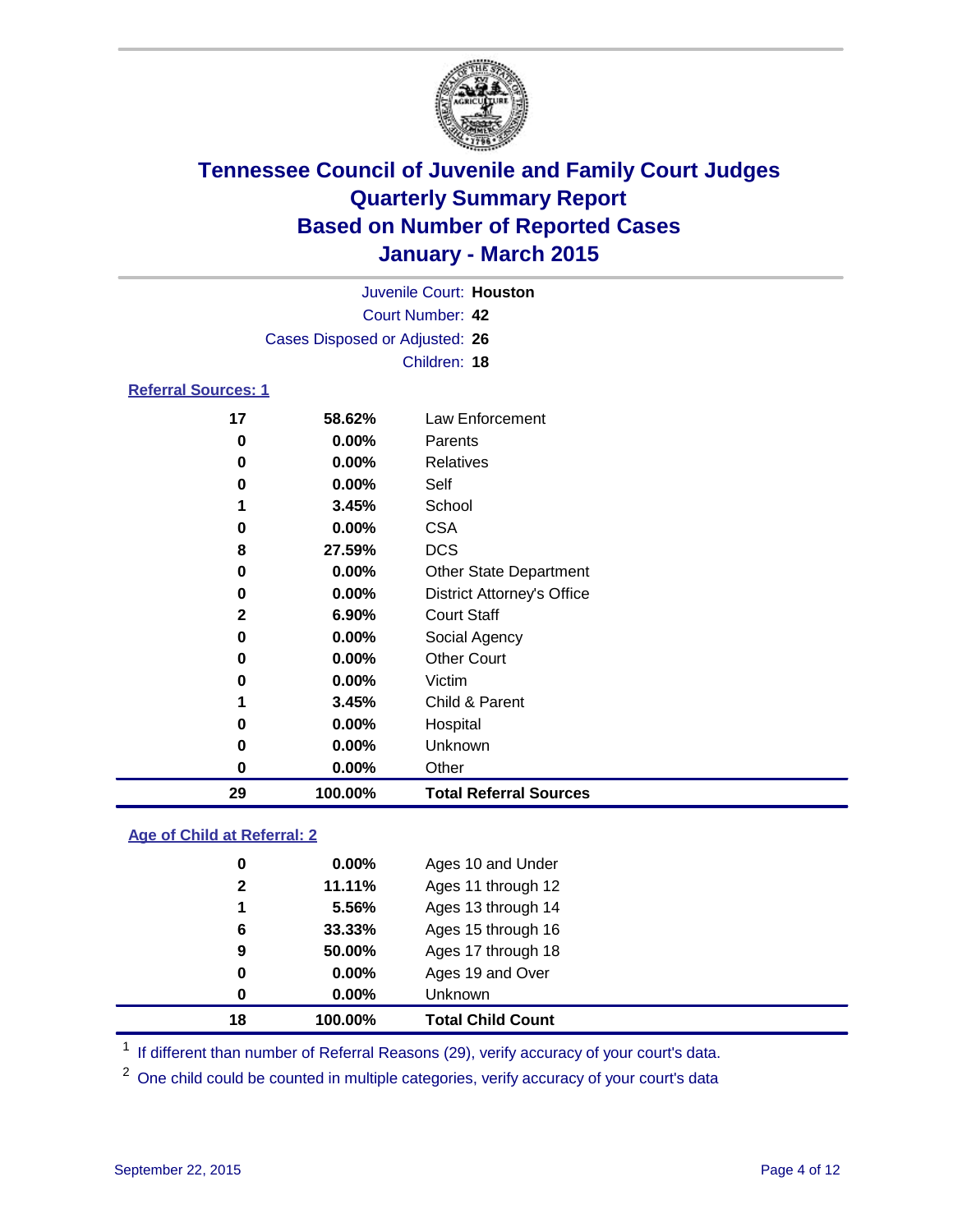

| Juvenile Court: Houston                 |                                |                          |  |  |  |
|-----------------------------------------|--------------------------------|--------------------------|--|--|--|
|                                         | Court Number: 42               |                          |  |  |  |
|                                         | Cases Disposed or Adjusted: 26 |                          |  |  |  |
|                                         | Children: 18                   |                          |  |  |  |
| <b>Sex of Child: 1</b>                  |                                |                          |  |  |  |
| 10                                      | 55.56%                         | Male                     |  |  |  |
| 8                                       | 44.44%                         | Female                   |  |  |  |
| $\bf{0}$                                | 0.00%                          | Unknown                  |  |  |  |
| 18                                      | 100.00%                        | <b>Total Child Count</b> |  |  |  |
| Race of Child: 1                        |                                |                          |  |  |  |
| 16                                      | 88.89%                         | White                    |  |  |  |
| $\overline{\mathbf{2}}$                 | 11.11%                         | African American         |  |  |  |
| $\bf{0}$                                | 0.00%                          | Native American          |  |  |  |
| 0                                       | 0.00%                          | Asian                    |  |  |  |
| 0                                       | 0.00%                          | Mixed                    |  |  |  |
| 0                                       | 0.00%                          | Unknown                  |  |  |  |
| 18                                      | 100.00%                        | <b>Total Child Count</b> |  |  |  |
| <b>Hispanic Origin: 1</b>               |                                |                          |  |  |  |
| 1                                       | 5.56%                          | Yes                      |  |  |  |
| 17                                      | 94.44%                         | No                       |  |  |  |
| $\bf{0}$                                | 0.00%                          | Unknown                  |  |  |  |
| 18                                      | 100.00%                        | <b>Total Child Count</b> |  |  |  |
| <b>School Enrollment of Children: 1</b> |                                |                          |  |  |  |
| 18                                      | 100.00%                        | Yes                      |  |  |  |
| $\bf{0}$                                | 0.00%                          | No                       |  |  |  |
| $\mathbf 0$                             | 0.00%                          | Unknown                  |  |  |  |
| 18                                      | 100.00%                        | <b>Total Child Count</b> |  |  |  |

One child could be counted in multiple categories, verify accuracy of your court's data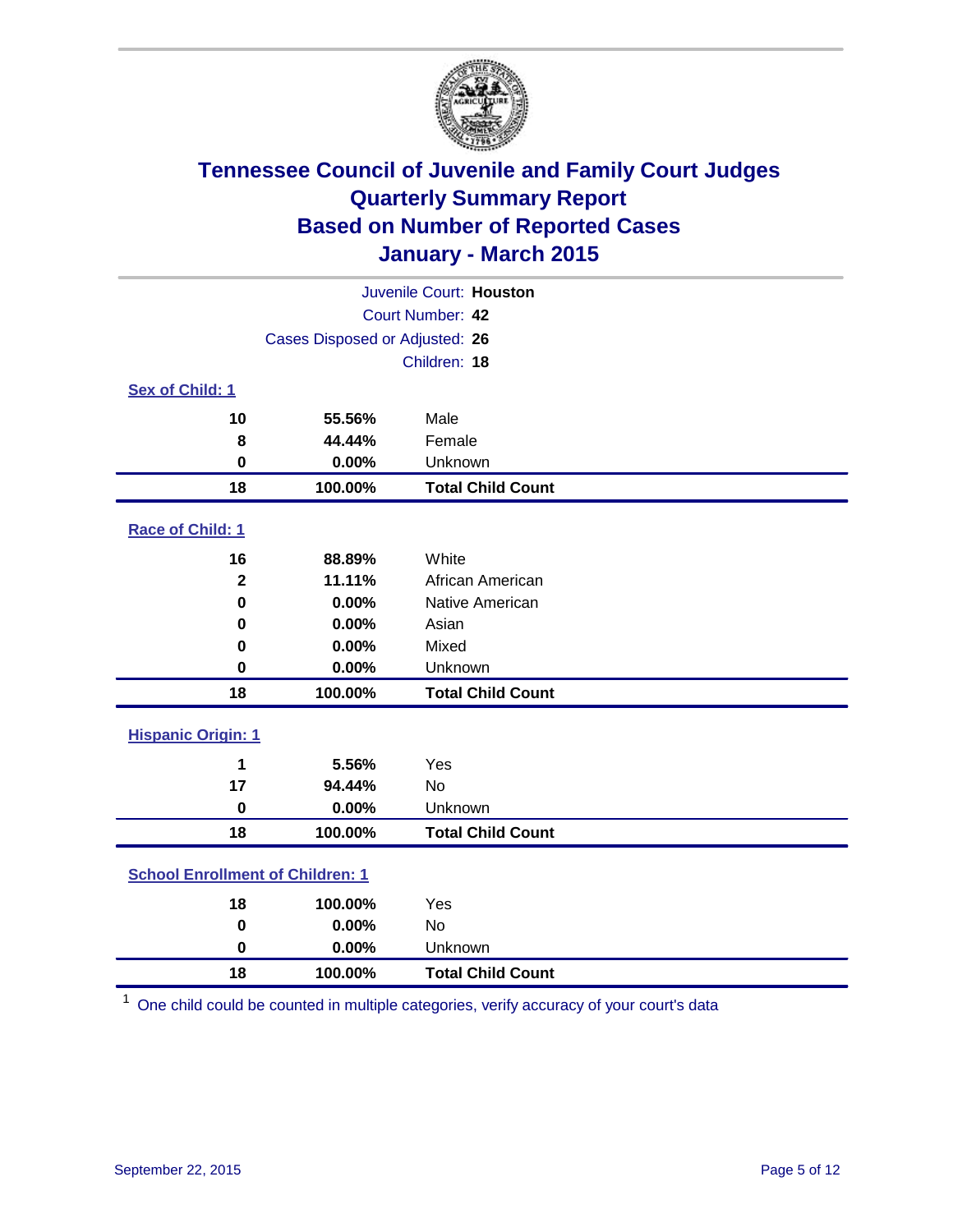

| Juvenile Court: Houston                                   |              |                              |  |  |  |  |
|-----------------------------------------------------------|--------------|------------------------------|--|--|--|--|
| Court Number: 42                                          |              |                              |  |  |  |  |
| Cases Disposed or Adjusted: 26                            |              |                              |  |  |  |  |
|                                                           | Children: 18 |                              |  |  |  |  |
| <b>Living Arrangement of Child at Time of Referral: 1</b> |              |                              |  |  |  |  |
|                                                           |              |                              |  |  |  |  |
| 4                                                         | 22.22%       | With Both Biological Parents |  |  |  |  |
| 1                                                         | 5.56%        | With Father and Stepmother   |  |  |  |  |
| $\mathbf{2}$                                              | 11.11%       | With Mother and Stepfather   |  |  |  |  |
| 5                                                         | 27.78%       | <b>With Mother</b>           |  |  |  |  |
| 1                                                         | 5.56%        | With Father                  |  |  |  |  |
| $\mathbf{2}$                                              | 11.11%       | <b>With Relatives</b>        |  |  |  |  |
| 0                                                         | $0.00\%$     | With Adoptive Parents        |  |  |  |  |
| 1                                                         | 5.56%        | With Foster Family           |  |  |  |  |
| 0                                                         | $0.00\%$     | In a Group Home              |  |  |  |  |
| $\mathbf{2}$                                              | 11.11%       | In a Residential Center      |  |  |  |  |
| 0                                                         | $0.00\%$     | In an Institution            |  |  |  |  |
| 0                                                         | $0.00\%$     | Independent                  |  |  |  |  |
| 0                                                         | $0.00\%$     | Unknown                      |  |  |  |  |
| 0                                                         | $0.00\%$     | Other                        |  |  |  |  |
| 18                                                        | 100.00%      | <b>Total Child Count</b>     |  |  |  |  |

### **Type of Detention: 2**

| 26<br>0 | 100.00%<br>$0.00\%$ | Does Not Apply<br>Other     |  |
|---------|---------------------|-----------------------------|--|
|         |                     |                             |  |
|         |                     |                             |  |
| 0       | $0.00\%$            | <b>Unknown</b>              |  |
| 0       | $0.00\%$            | <b>Psychiatric Hospital</b> |  |
| 0       | 0.00%               | Jail - No Separation        |  |
| 0       | 0.00%               | Jail - Partial Separation   |  |
| 0       | $0.00\%$            | Jail - Complete Separation  |  |
| 0       | 0.00%               | Juvenile Detention Facility |  |
| 0       | $0.00\%$            | Non-Secure Placement        |  |
|         |                     |                             |  |

<sup>1</sup> One child could be counted in multiple categories, verify accuracy of your court's data

If different than number of Cases (26) verify accuracy of your court's data.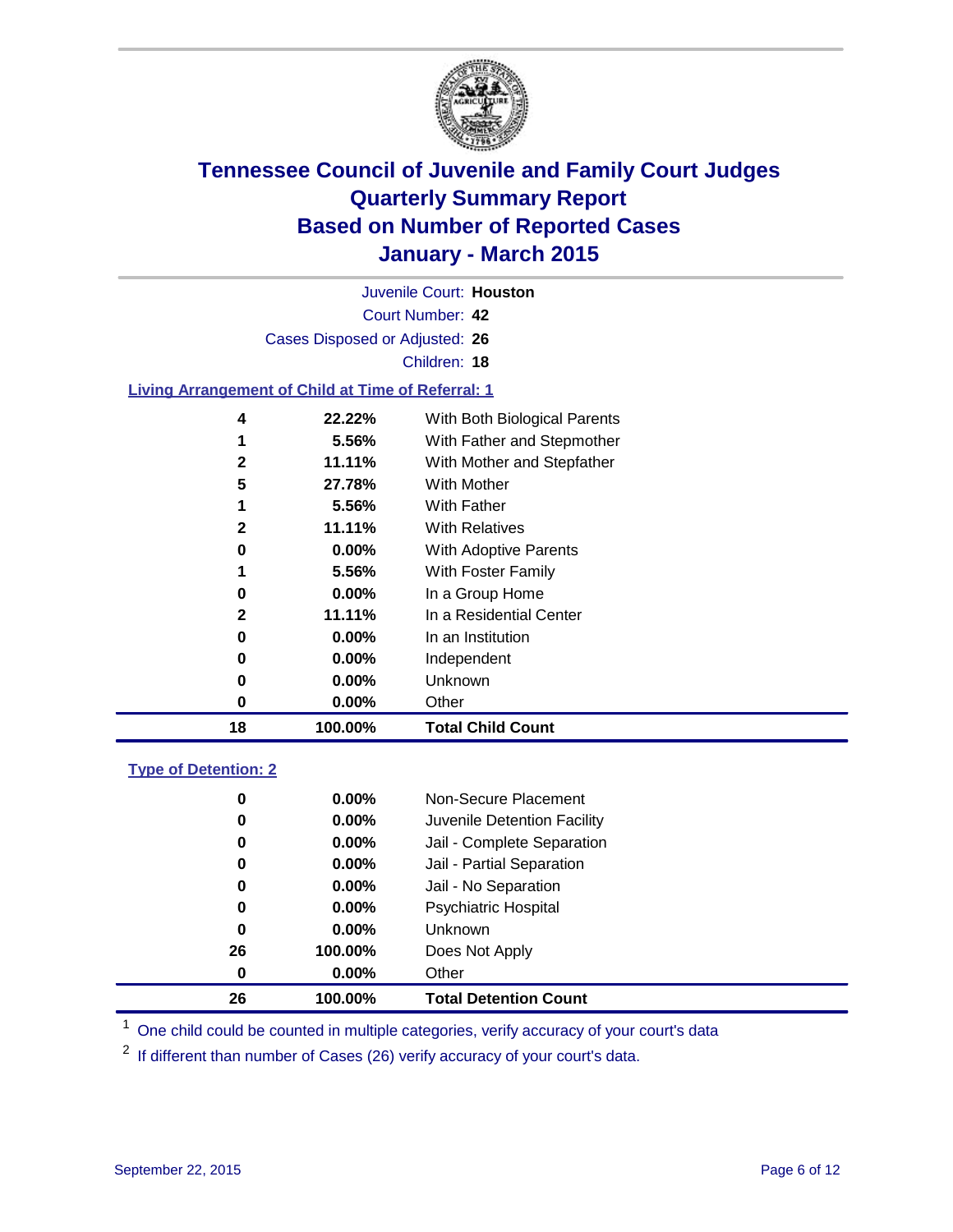

|                                                    | Juvenile Court: Houston        |                                      |  |  |  |  |
|----------------------------------------------------|--------------------------------|--------------------------------------|--|--|--|--|
|                                                    | Court Number: 42               |                                      |  |  |  |  |
|                                                    | Cases Disposed or Adjusted: 26 |                                      |  |  |  |  |
|                                                    | Children: 18                   |                                      |  |  |  |  |
| <b>Placement After Secure Detention Hearing: 1</b> |                                |                                      |  |  |  |  |
| $\pmb{0}$                                          | 0.00%                          | Returned to Prior Living Arrangement |  |  |  |  |
| $\bf{0}$                                           | 0.00%                          | Juvenile Detention Facility          |  |  |  |  |
| $\bf{0}$                                           | 0.00%                          | Jail                                 |  |  |  |  |
| 0                                                  | 0.00%                          | Shelter / Group Home                 |  |  |  |  |
| 0                                                  | 0.00%                          | <b>Foster Family Home</b>            |  |  |  |  |
| $\bf{0}$                                           | 0.00%                          | <b>Psychiatric Hospital</b>          |  |  |  |  |
| 0                                                  | 0.00%                          | Unknown                              |  |  |  |  |
| 26                                                 | 100.00%                        | Does Not Apply                       |  |  |  |  |
| $\bf{0}$                                           | 0.00%                          | Other                                |  |  |  |  |
| 26                                                 | 100.00%                        | <b>Total Placement Count</b>         |  |  |  |  |
| <b>Intake Actions: 2</b>                           |                                |                                      |  |  |  |  |
| 18                                                 | 62.07%                         | <b>Petition Filed</b>                |  |  |  |  |
| 9                                                  | 31.03%                         | <b>Motion Filed</b>                  |  |  |  |  |
| $\mathbf{2}$                                       | 6.90%                          | <b>Citation Processed</b>            |  |  |  |  |
| $\bf{0}$                                           | 0.00%                          | Notification of Paternity Processed  |  |  |  |  |
| 0                                                  | 0.00%                          | Scheduling of Judicial Review        |  |  |  |  |
| 0                                                  | 0.00%                          | Scheduling of Administrative Review  |  |  |  |  |
| 0                                                  | 0.00%                          | Scheduling of Foster Care Review     |  |  |  |  |
| $\bf{0}$                                           | 0.00%                          | Unknown                              |  |  |  |  |
| 0                                                  |                                |                                      |  |  |  |  |
|                                                    | 0.00%                          | Does Not Apply                       |  |  |  |  |
| $\bf{0}$                                           | 0.00%                          | Other                                |  |  |  |  |

<sup>1</sup> If different than number of Cases (26) verify accuracy of your court's data.

<sup>2</sup> If different than number of Referral Reasons (29), verify accuracy of your court's data.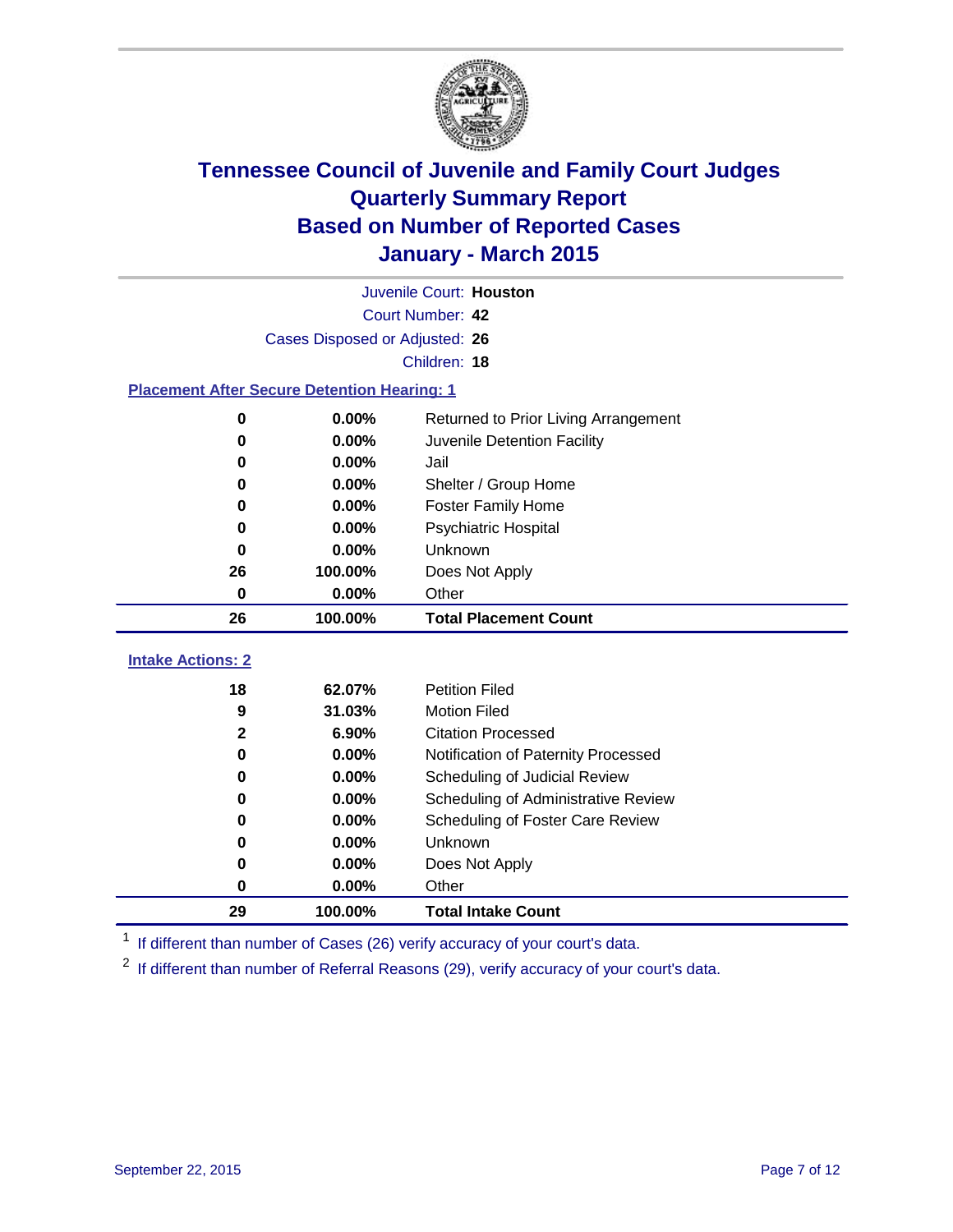

Court Number: **42** Juvenile Court: **Houston** Cases Disposed or Adjusted: **26** Children: **18**

#### **Last Grade Completed by Child: 1**

| 18            | 100.00%        | <b>Total Child Count</b>     |
|---------------|----------------|------------------------------|
| $\pmb{0}$     | 0.00%          | Other                        |
| $\bf{0}$      | 0.00%          | Unknown                      |
| $\bf{0}$      | 0.00%          | <b>Never Attended School</b> |
| $\bf{0}$      | 0.00%          | Graduated                    |
| $\bf{0}$      | 0.00%          | <b>GED</b>                   |
| 0             | 0.00%          | Non-Graded Special Ed        |
| 0             | 0.00%          | 12th Grade                   |
| 6             | 33.33%         | 11th Grade                   |
| 3             | 16.67%         | 10th Grade                   |
| 0             | 0.00%          | 9th Grade                    |
| 3             | 16.67%         | 9th Grade                    |
| $\bf{0}$      | 0.00%          | 8th Grade                    |
| 4             | 22.22%         | 8th Grade                    |
| 0             | 0.00%          | 7th Grade                    |
| 0             | 0.00%          | 7th Grade                    |
| 0             | 0.00%          | 6th Grade                    |
| 1             | 5.56%          | 6th Grade                    |
| 0             | 0.00%          | 5th Grade                    |
| 1             | 5.56%          | 5th Grade                    |
| 0             | 0.00%          | 4th Grade                    |
| 0             | 0.00%          | 4th Grade                    |
| $\bf{0}$      | 0.00%          | 3rd Grade                    |
| $\bf{0}$      | 0.00%          | 3rd Grade                    |
| $\bf{0}$      | 0.00%          | 2nd Grade                    |
| 0             | 0.00%          | 2nd Grade                    |
| $\bf{0}$<br>0 | 0.00%<br>0.00% | 1st Grade                    |
| $\bf{0}$      | 0.00%          | Kindergarten<br>1st Grade    |
| $\bf{0}$      | 0.00%          | Preschool                    |
|               | 0.00%          | Too Young for School         |
| $\bf{0}$      |                |                              |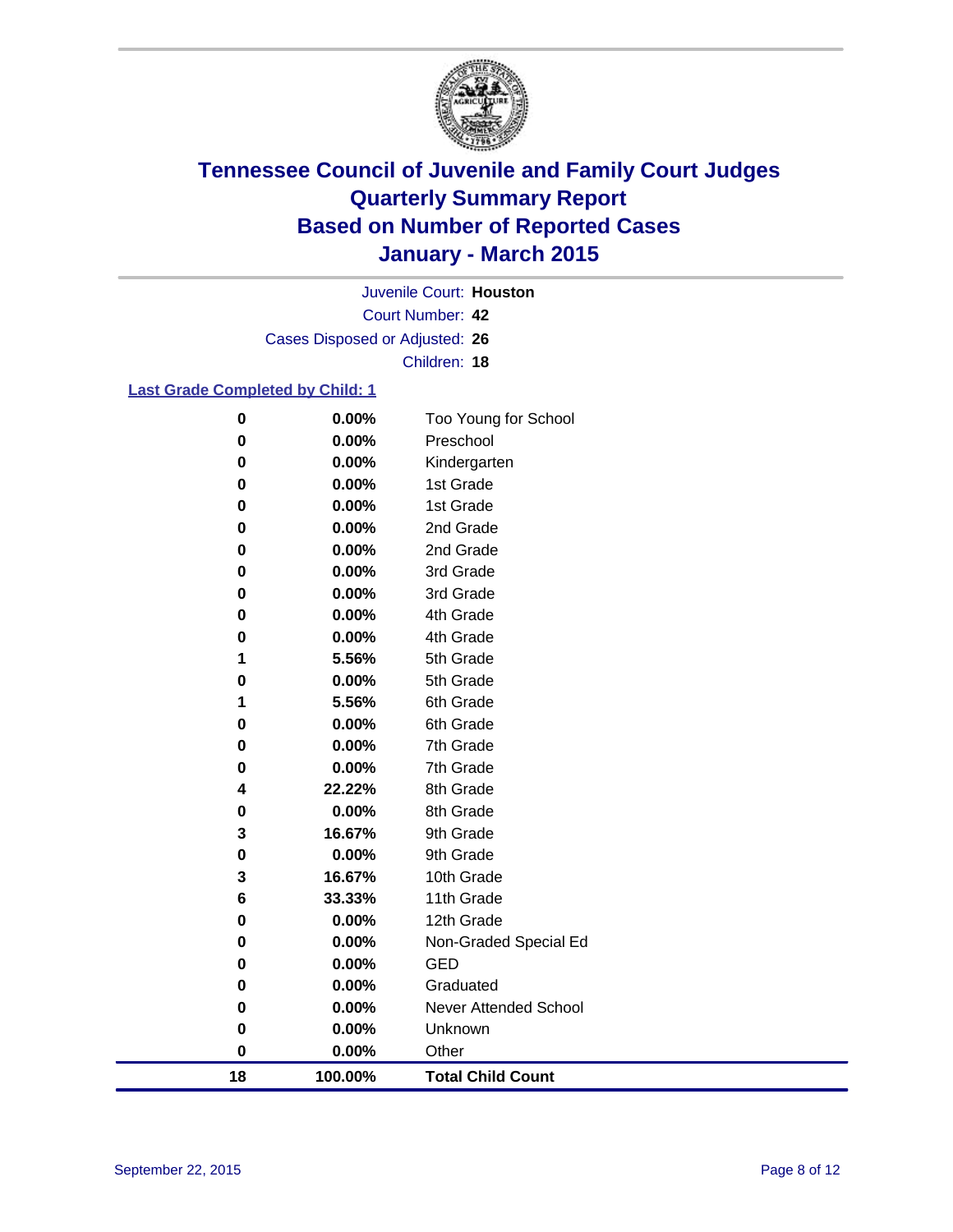

|                                         |                                | Juvenile Court: Houston                                                                                                 |
|-----------------------------------------|--------------------------------|-------------------------------------------------------------------------------------------------------------------------|
|                                         |                                | Court Number: 42                                                                                                        |
|                                         | Cases Disposed or Adjusted: 26 |                                                                                                                         |
|                                         |                                | Children: 18                                                                                                            |
| <b>Enrolled in Special Education: 1</b> |                                |                                                                                                                         |
| 1                                       | 5.56%                          | Yes                                                                                                                     |
| 17                                      | 94.44%                         | No                                                                                                                      |
| 0                                       | $0.00\%$                       | Unknown                                                                                                                 |
| 18                                      | 100.00%                        | <b>Total Child Count</b>                                                                                                |
|                                         |                                | $1 \text{ O}$ as a shifted equilable a countried in multiple contenented supplies a counterpart of units countries data |

<sup>1</sup> One child could be counted in multiple categories, verify accuracy of your court's data

| <b>Action Executed By: 1</b> |
|------------------------------|
|------------------------------|

| 29<br>0 | 100.00%<br>0.00% | Judge<br>Magistrate       |
|---------|------------------|---------------------------|
| 0       | $0.00\%$         | <b>YSO</b>                |
| 0       | 0.00%            | Other                     |
| 0       | $0.00\%$         | Unknown                   |
| 29      | 100.00%          | <b>Total Action Count</b> |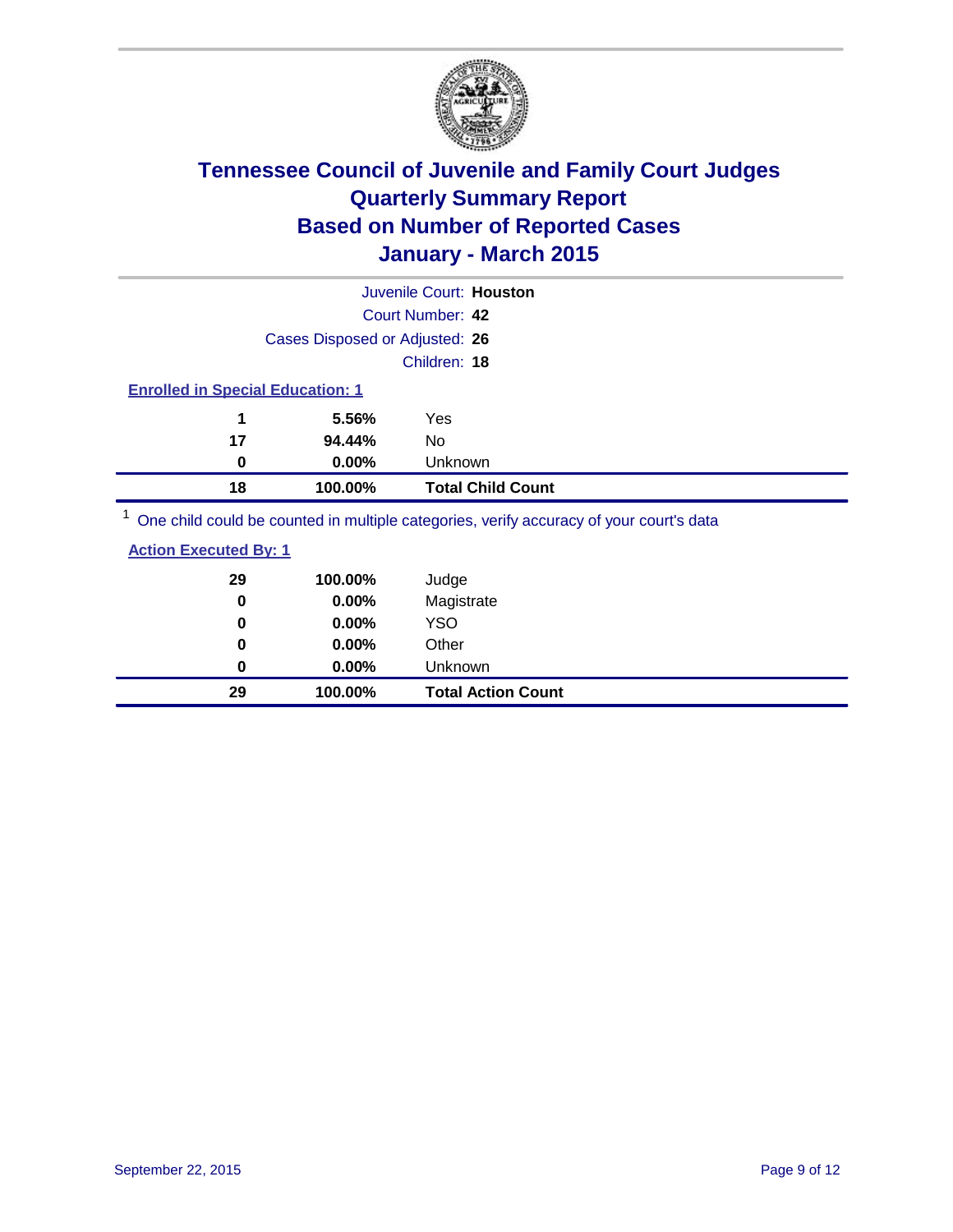

Court Number: **42** Juvenile Court: **Houston** Cases Disposed or Adjusted: **26** Children: **18**

### **Formal / Informal Actions: 1**

| 3  | 10.34%   | Dismissed                                        |
|----|----------|--------------------------------------------------|
| 0  | $0.00\%$ | Retired / Nolle Prosequi                         |
| 3  | 10.34%   | <b>Complaint Substantiated Delinguent</b>        |
| 0  | $0.00\%$ | <b>Complaint Substantiated Status Offender</b>   |
| 0  | $0.00\%$ | <b>Complaint Substantiated Dependent/Neglect</b> |
| 0  | $0.00\%$ | <b>Complaint Substantiated Abused</b>            |
| 0  | $0.00\%$ | <b>Complaint Substantiated Mentally III</b>      |
| 4  | 13.79%   | Informal Adjustment                              |
| 0  | $0.00\%$ | <b>Pretrial Diversion</b>                        |
| 0  | $0.00\%$ | <b>Transfer to Adult Court Hearing</b>           |
| 0  | $0.00\%$ | Charges Cleared by Transfer to Adult Court       |
| 0  | $0.00\%$ | Special Proceeding                               |
| 0  | $0.00\%$ | <b>Review Concluded</b>                          |
| 19 | 65.52%   | Case Held Open                                   |
| 0  | $0.00\%$ | Other                                            |
| 0  | $0.00\%$ | Unknown                                          |
| 29 | 100.00%  | <b>Total Action Count</b>                        |

<sup>1</sup> If different than number of Referral Reasons (29), verify accuracy of your court's data.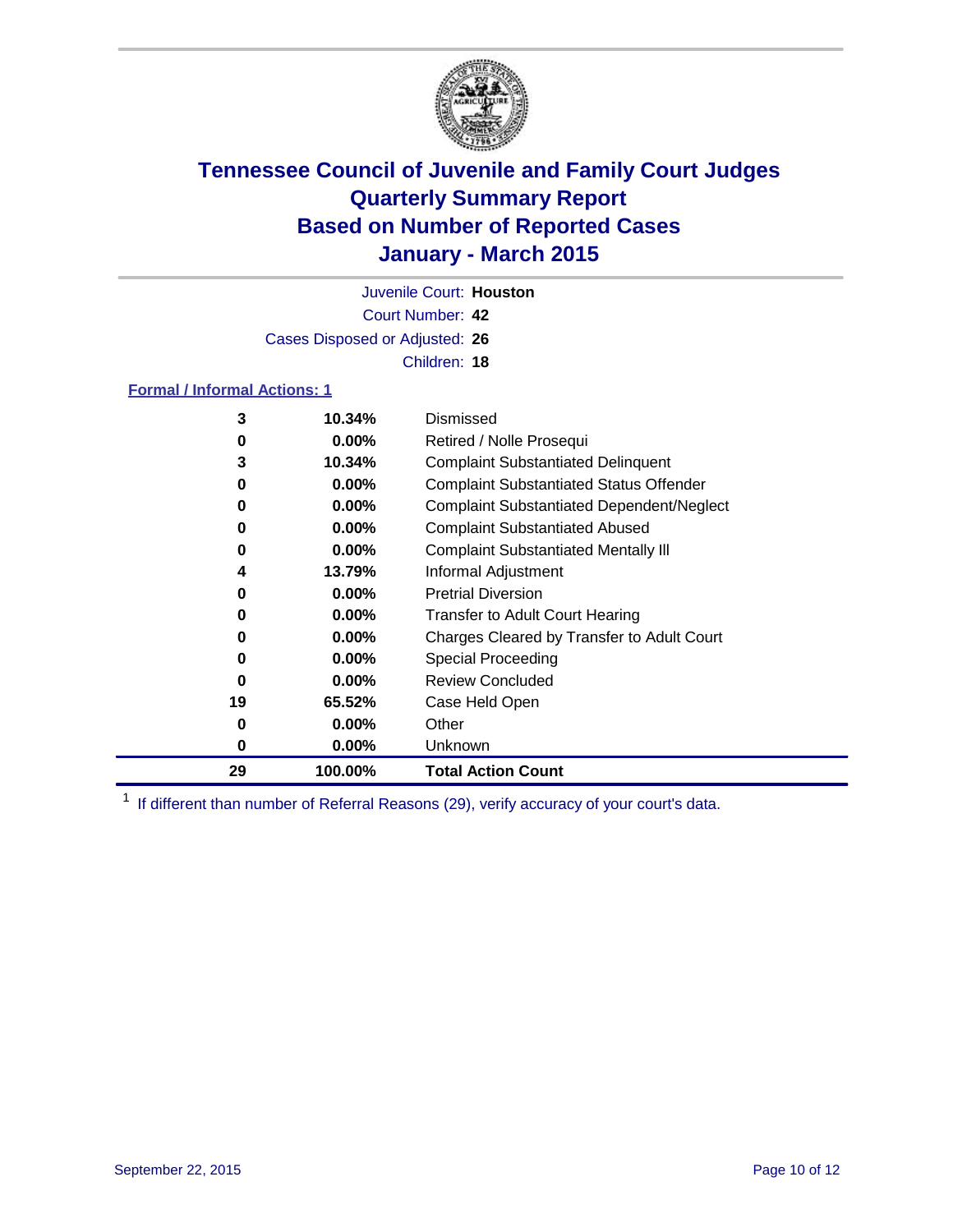

|                       |                                | Juvenile Court: Houston                               |
|-----------------------|--------------------------------|-------------------------------------------------------|
|                       |                                | Court Number: 42                                      |
|                       | Cases Disposed or Adjusted: 26 |                                                       |
|                       |                                | Children: 18                                          |
| <b>Case Outcomes:</b> |                                | There can be multiple outcomes for one child or case. |
| 2                     | 4.55%                          | <b>Case Dismissed</b>                                 |
| 0                     | 0.00%                          | Case Retired or Nolle Prosequi                        |
| 0                     | 0.00%                          | Warned / Counseled                                    |
| 17                    | 38.64%                         | Held Open For Review                                  |
| 3                     | 6.82%                          | Supervision / Probation to Juvenile Court             |
| 0                     | 0.00%                          | <b>Probation to Parents</b>                           |
| 0                     | 0.00%                          | Referral to Another Entity for Supervision / Service  |
| 0                     | 0.00%                          | Referred for Mental Health Counseling                 |
| 1                     | 2.27%                          | Referred for Alcohol and Drug Counseling              |
| 0                     | 0.00%                          | <b>Referred to Alternative School</b>                 |
| 0                     | 0.00%                          | Referred to Private Child Agency                      |
| 0                     | 0.00%                          | Referred to Defensive Driving School                  |
| 0                     | 0.00%                          | Referred to Alcohol Safety School                     |
| 0                     | 0.00%                          | Referred to Juvenile Court Education-Based Program    |
| 1                     | 2.27%                          | Driver's License Held Informally                      |
| 0                     | 0.00%                          | <b>Voluntary Placement with DMHMR</b>                 |
| 0                     | 0.00%                          | <b>Private Mental Health Placement</b>                |
| 0                     | 0.00%                          | <b>Private MR Placement</b>                           |
| 0                     | 0.00%                          | Placement with City/County Agency/Facility            |
| 0                     | 0.00%                          | Placement with Relative / Other Individual            |
| 3                     | 6.82%                          | Fine                                                  |
| 4                     | 9.09%                          | <b>Public Service</b>                                 |
| 0                     | 0.00%                          | Restitution                                           |
| 0                     | 0.00%                          | <b>Runaway Returned</b>                               |
| 2                     | 4.55%                          | No Contact Order                                      |
| 0                     | 0.00%                          | Injunction Other than No Contact Order                |
| 1                     | 2.27%                          | <b>House Arrest</b>                                   |
| 0                     | 0.00%                          | <b>Court Defined Curfew</b>                           |
| 0                     | 0.00%                          | Dismissed from Informal Adjustment                    |
| 0                     | 0.00%                          | Dismissed from Pretrial Diversion                     |
| 0                     | 0.00%                          | Released from Probation                               |
| 0                     | 0.00%                          | <b>Transferred to Adult Court</b>                     |
| 0                     | 0.00%                          | <b>DMHMR Involuntary Commitment</b>                   |
| 0                     | $0.00\%$                       | <b>DCS Commitment - Determinate</b>                   |